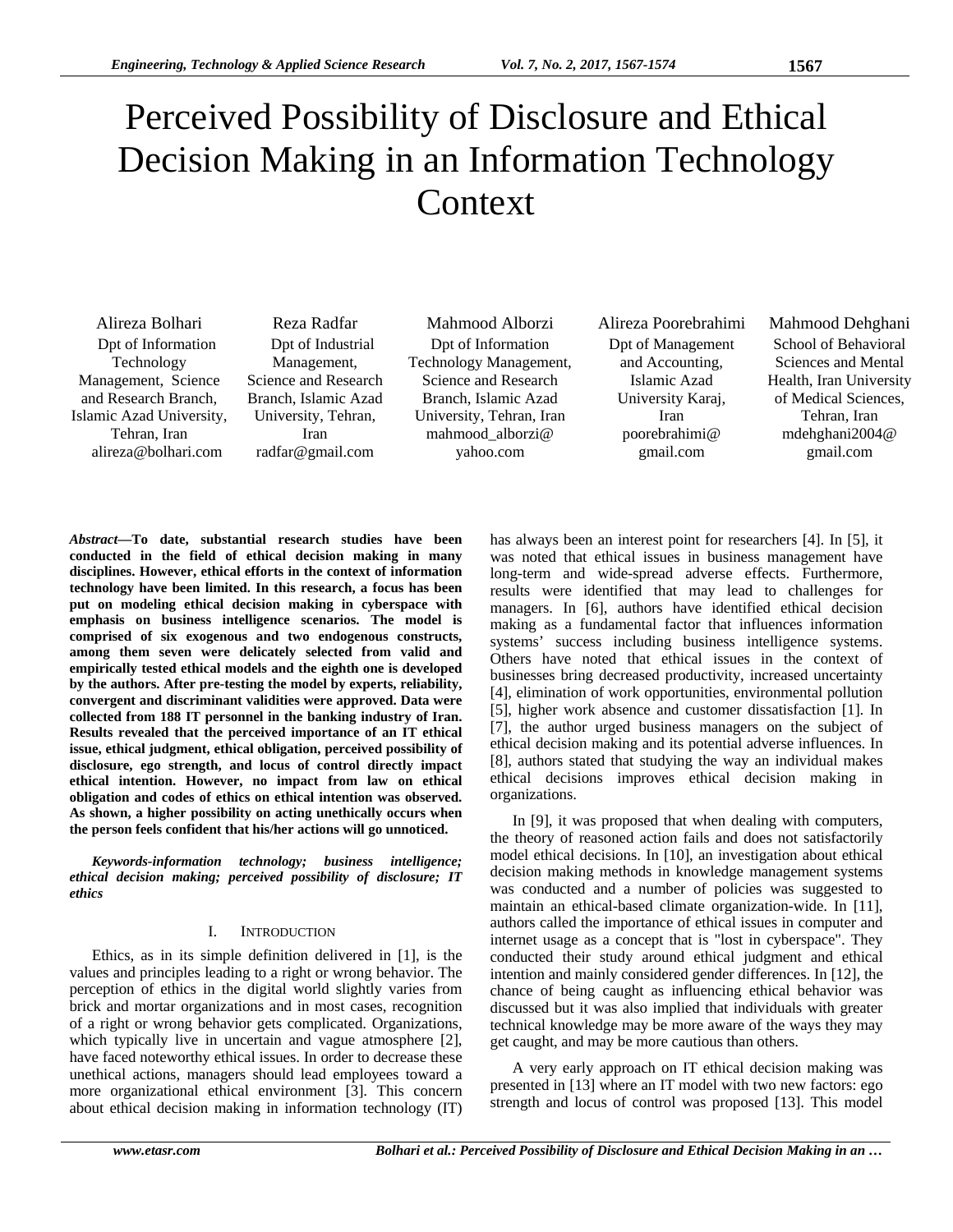was retested in [14] with about 1990 observations. Although some contradictions were found, the overall model was reapproved. In [15], authors modeled IT ethical decision making based on reasoned actions, perceived importance, planned behaviors, and individual characteristics. They also included age and sex in their models. In [16], authors proposed a process for IT ethical decision making by investigating information system students. They mainly focused on age, sex and religion as the influencing factors.

## II. IT ETHICAL DECISION MAKING MODEL

## *A. Perceived Importance of an Ethical Issue*

In the ethical decision making literature, scholars have referred to the perceived importance of an ethical issue in different names such as ethical perception [17], perceived ethical problem [18] and ethical issue [19]. In [20], it was stated that perceived importance of an ethical issue corresponds to the importance, significance, and fundamentality of an issue. An instrument was proposed to measure the perceived importance that later became a dominant instrument in this area. In [21], authors tested the impact of perceived importance of an ethical issue on ethical intention among 235 business managers who were randomly selected and found a positive impact. In a study among higher education students and with deployment of three ethical scenarios, it was reported that perceived importance is an indicator of ethical judgment [22]. In information technology, equivalent findings show that perceived importance affects ethical intention and judgment [15, 23]. Accordingly, hypothesis 1a and 1b are as follows:

- H1a: Perceived importance of an ethical issue positively influences ethical intention.
- H1b: Perceived importance of an ethical issue positively influences ethical judgment.

# *B. Ethical Judgment and Ethical Obligation*

According to [24], ethical judgment refers to a judgment made ethically according to the correctness, acceptability and appropriateness of an issue. This is in accordance with the definition of ethical judgment in [25]: decision makers' assessment of correct behavior in an ethical decision making situation. In a simplified definition, ethical judgment is one's evaluation of his/her action to be good or bad [26]. Previous research studies have shown a meaningful relationship between ethical judgment and ethical intention. In an early research about software piracy, In [27], authors revealed that ethical judgment positively predicts ethical intention in copying and distributing software packages illegally. The same finding is approved in [28] between peer groups. This was achieved by conducting a research to investigate the relationship between ethical judgment and ethical intention in scenarios about unethical cases. Another research has shown a positive and influential impact on ethical intention between automobile salespeople [17]. The same findings are presented by others [29-33]. As a result, the second hypothesis is as follows:

• H2: Ethical judgment positively influences ethical intention.

Ethical obligation or normative belief [14] is the alignment of the decision maker's behavior by personal and social pressures [34]. For the first time, in [35] a scale was developed with one question about organ donation to measure ethical obligation. This question further became popular among other research studies. For instance, in [15] and [36] authors investigated the impact of demographic characteristics on ethical decision making among computer college students and used the construct from [35] to measure ethical obligation. They showed that ethical obligation is an indicator of ethical intention. Besides, ethical judgment is found to predict ethical obligation [27]. This relationship is further investigated by other scholars and the same finding is found [29, 31]. Therefore, we theorized hypotheses three and four as follows:

- H3: Ethical judgment positively influences ethical obligation.
- H4: Ethical obligation positively influences ethical intention.

# *C. Law and Codes of Ethics*

Law is the "rule and measure of actions directing them to proper ends" [37] and forces individuals to conform their actions to norms. Additionally, law reveals preferences of a community or society [38, 39, 17]. According to these definitions, it seems apparent that law and codes of ethics must -to some degree- confine decision makers' behaviors toward proper ends. In this regard, Dunfee [39] believed that ethics is deeply tangled with law and they cannot be realized without another one.

In an early research in this domain, the role of codes of ethics on computer misuse is investigated and results showed that company's codes of ethics slightly limits behavior of information system personnel [40]. Besides, Hunt and Vitell [41] mentioned legal environment as an influential factor in ethics. They argued that law and codes of ethics potentially limit decision makers' intention to commit more ethical actions. This happens when law influences ethical obligation and codes of ethics influences ethical intention. Accordingly, hypotheses 5 and 6 are as follows:

- H5: Law has a significant impact on ethical obligation.
- H6: Codes of ethics has a significant impact on ethical intention.

# *D. Ego Strength and Locus of Control*

One of the most important factors that influence human behavior is ego strength [42]. This relates to the ability to bear stress and tension in various occasions [43]. Accordingly, in [44] ego strength was defined as one's proficiency to control his/her instinct and social needs. In other ethical research studies, ego strength has also been called "self-identity" [45, 46, 47]. Ego strength has been introduced to the field of ethical decision making since 1986 [48] and research studies have approved that it impacts ethical intention [23, 15].

Locus of control, on the other hand, refers to one's tendency to relate his/her success or failure to internal or external factors. In another word, one's belief about their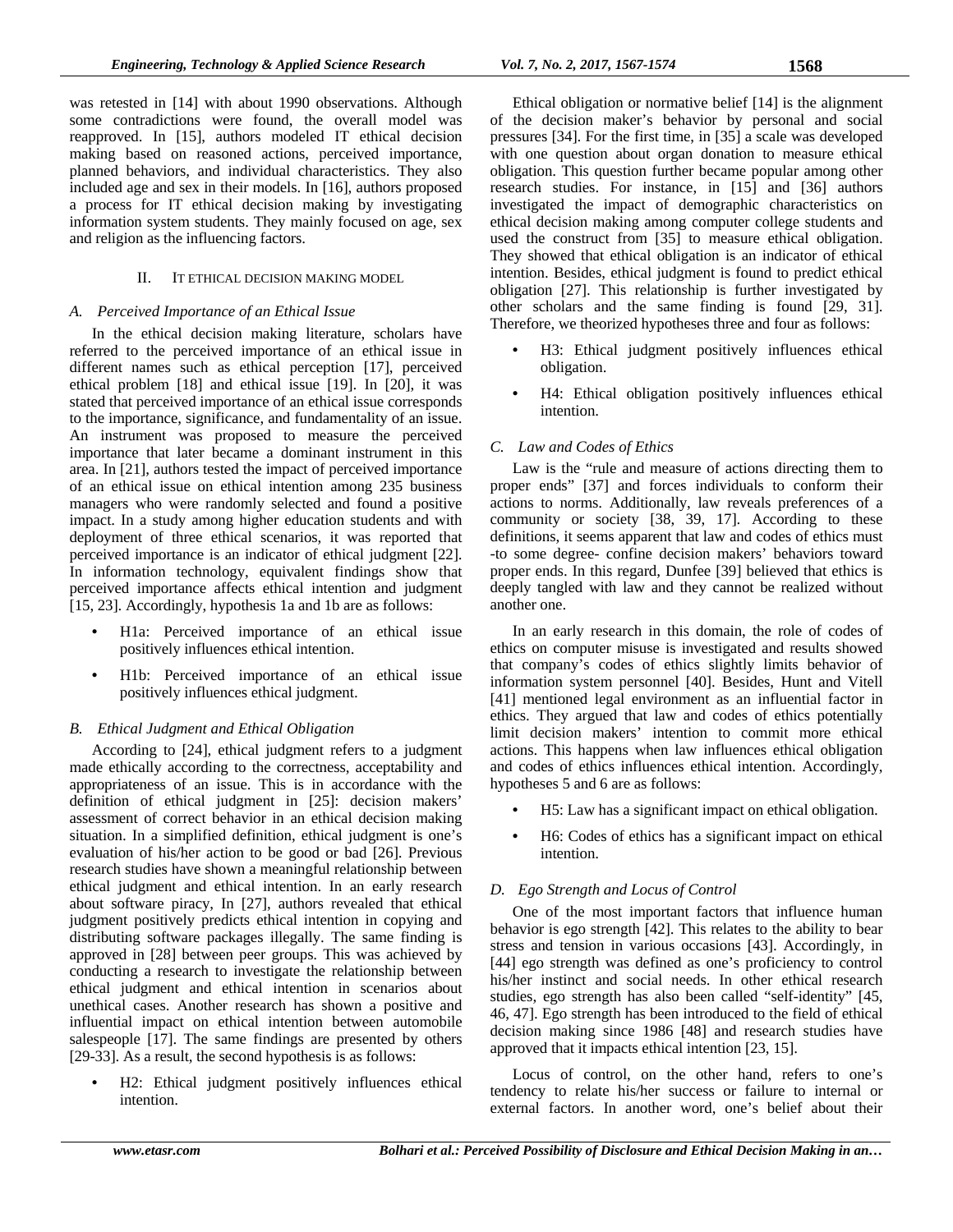behavior and its outcomes is called locus of control [49]. In [50], authors reported no significant relation between locus of control and ethical intention. They concluded that locus of control does not relate to ethical intention in sales managers. The same finding was observed in [51] in workplace environments. This however, is against the findings of an early study that reported a positive relationship between locus of control and ethical intention [52]. Even though, one year later, authors [53] reported a contradicting finding stating that no relation was observed among management students. In [54], it was stated that locus of control is an indicator of ethical behavior among the United States managers and executives. The higher locus of control determined more ethical decisions.

For the first time in the field of information technology, ego strength and locus of control was applied to assess ethical behavior in [13]. It was found that ego strength and locus of control influence ethical intention. Moreover, in [14] authors testified ego strength as an indicator of ethical intention among IT students. Thus, the corresponding hypotheses are:

- H7: Ego strength has a significant impact on ethical intention.
- H8: Locus of control has a significant impact on ethical intention.

## *E. Perceived Possibility of Disclosure*

Through the extensive review of the decision making literature, we found that the perceived possibility of disclosure of decision results (we named it perceived possibility of disclosure or its short form perceived disclosure) has not been investigated before and may have direct or indirect effect on ethical decision making. The following scenarios clarify the core meaning of our construct:

- In a company, payrolls are sent to personnel's email addresses. Sarah, by chance, has found her colleague's (Sam) email password. In one instance, consider the situation that Sarah is upmost confident that if she checks Sam's payroll, he will not notice it. In another instance, she is almost assured that Sam would notice that she has checked his payroll. In the two mentioned instances, what are the possibilities of checking the payroll? Are they the same?
- Adam works for a company that develops software packages. For personal reasons, he needs a system restore application to repair his own laptop. In his company's products' list, there is a 120\$ system restore application. Consider two cases. In one case, he certainly knows that no one would notice if he takes home a copy of the software. In another case, he that feels the possibility of disclosure is high. This means that his boss, for example, will notice his action and this would have adverse consequences for him. Will Adam perform the same actions in either case? Does his intention vary?

Accordingly, hypothesis 9 is as follows:

• H9: Perceived possibility of disclosure has significant impact on ethical intention.

To encapsulate, our model of ethical decision making in the context of information technology and above mentioned hypotheses are shown in Figure 1.



## III. METHODS

## *A. Samples*

The test population was comprised of business intelligence experts, managers, supervisors and end-users that had professional experience in banking industry. They were all experts or familiar with business intelligence concepts and techniques such as data mining, recommender systems, data warehouse, performance dashboards and scorecards, reality mining, etc. PLS states that the minimum sample size must be at least 10 times of the number of structural paths to a specific construct [31]. In our model, there are seven paths to ethical intention; as a result, 70 samples provides a sufficient sample. Of the 364 IT personnel of a bank in Iran, 188 (male=107 and female=81) participated in this research. The average age was 39 and it varied from 18 to 69. Of the respondents, 87 (46.3%) had less than 5 years of related experiences and 65 (34.6%) had 5 to 10 years.

## *B. Constructs*

The basis of data collection was a questionnaire employed in preceding research studies. Constructs were selected from the valid ones in the literature (Table I). Of the constructs, we developed the perceived possibility of disclosure. Our questionnaire started with three sample ethical decision making scenarios to align respondents with the context of IT ethical decision making. Following the scenarios, we presented 33 questions for eight constructs and face-validated our questionnaire by pre-testing among several experts and university professors [57].

## *C. Confirmatory Factor Analysis*

SmartPLS 2.0.M3 was used for confirmatory factor analysis (CFA), which is a path modeling software based on partial least-squares. In [58], it was stated that SmartPLS requires less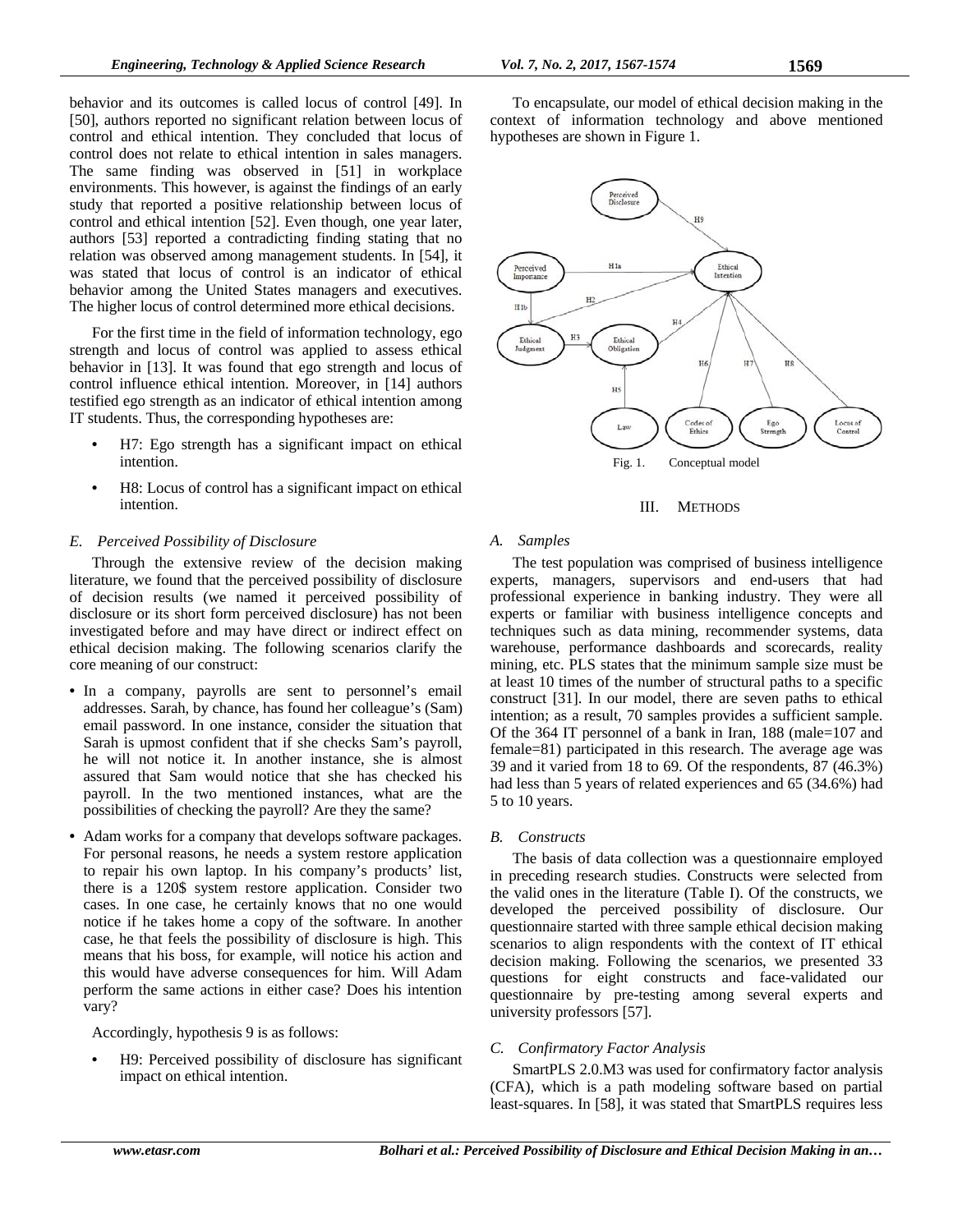demands and samples in comparison with other approaches like structural equation modeling. This leading point makes partial least-square method a valid and commonly referenced in data analysis and surveys [59, 58, 60]. Prior to data analysis, reliability and validity of the constructs must be measured [61]. Convergent and divergent (discriminant) validity are parts of construct validity which indicate the measurements within our constructs. As a result, we explored these three parameters for our constructs as follows. Reliability measures the overall consistency of a measure. Confirmatory factor analysis in partial least squares presents composite reliability for every construct and the overall Cronbach's alpha. The internal consistency is considered acceptable if Cronbach's alpha is exceeded from 0.70 [62, 61]. Table II demonstrates the reliability of our constructs.

TABLE I. CONSTRUCTS OF THE QUESTIONNAIRE

| <b>Construct</b>                           | <b>Ouestions</b> | <b>Reference</b> |
|--------------------------------------------|------------------|------------------|
| Perceived Importance of Ethical Issue (PI) | $1 - 4$          | [20]             |
| Ethical Judgment (EJ)                      | $5 - 7$          | [24]             |
| Ethical Obligation (EO)                    | $8 - 10$         | [36]             |
| Perceived Possibility of Disclosure (PD)   | $11 - 12$        | [55]             |
| Locus of Control (LOC)                     | $13 - 24$        | current study    |
| Ego Strength (ES)                          | $25 - 31$        | [13]             |
| Law                                        | 32               | [13]             |
| Codes of Ethics                            | 33               |                  |

TABLE II. RELIABILITIES OF THE CONSTRUCTS

|           | No.<br>of<br>items | t-values           | <b>Factor</b><br>Loadings<br>(FL) | Cronbach's<br>Alpha $(CA)$ | Composite<br><b>Reliability</b><br>(CR) |
|-----------|--------------------|--------------------|-----------------------------------|----------------------------|-----------------------------------------|
| Criteria  | ۰                  | $t$ -value $>1.96$ | FL > 0.707                        | CA > 0.70                  | CR > 0.70                               |
| PI        | 4                  | 50.3               | 0.89                              | 0.79                       | 0.90                                    |
| EJ        | 3                  | 9.4                | 0.79                              | 0.83                       | 0.88                                    |
| EO        | 3                  | 16.7               | 0.81                              | 0.72                       | 0.79                                    |
| <b>PD</b> | $\overline{c}$     | 83.6               | 0.95                              | 0.81                       | 0.87                                    |
| LOC       | 12                 | 14.3               | 0.82                              | 0.89                       | 0.95                                    |
| ES        | 7                  | 50.9               | 0.92                              | 0.88                       | 0.91                                    |
| LC        | $\overline{c}$     | 61.2               | 0.91                              | 0.78                       | 0.88                                    |

We examined convergent validity by the criteria proposed in [63]. Firstly, each factor loadings must exceed 0.70 (to be precise: 0.707) and be significant. This ensures that more than ½ of the variance is covered by latent construct [58]. Secondly, all the constructs must have at least 0.70 of reliability and 0.50 of average variance extracted (AVE). In our research, all the factor loadings are more than 0.70 and they are significant at 0.001 level. Moreover, composite reliabilities exceed 0.70 with a minimum of 0.79 (Table II). Table III shows the average variance extracted. All the numbers are over 0.50 with a minimum of 0.68. So, convergent validity is satisfied.

To test the discriminant validity of the scales, we used square root of average variance extracted and construct item loadings. For square roots, it has been advised that each construct must have higher inter-construct coefficients [59]. Table III shows that all square toots of AVEs are the highest numbers in coefficients (the highest is 0.89 for ethical obligation and the lowest is 0.68 for ego strength). Moreover, for construct item loadings they recommend that loadings of within-constructs must be at least 0.10 higher than the cross

loadings of inter-constructs. Our research satisfies this criterion. Thus, the discriminant validity of the scales is approved.

TABLE III. AVERAGE VARIANCE EXTRACTED

|     | PI   | ЕJ   | EО   | PD   | LOC  | ES   | LC   |
|-----|------|------|------|------|------|------|------|
| PI  | 0.81 |      |      |      |      |      |      |
| EJ  | 0.49 | 0.76 |      |      |      |      |      |
| EO  | 0.49 | 0.44 | 0.89 |      |      |      |      |
| PD  | 0.47 | 0.42 | 0.39 | 0.88 |      |      |      |
| LOC | 0.33 | 0.38 | 0.36 | 0.43 | 0.77 |      |      |
| ES  | 0.32 | 0.30 | 0.26 | 0.40 | 0.41 | 0.68 |      |
| LC  | 0.29 | 0.28 | 0.18 | 0.35 | 0.29 | 0.39 | 0.73 |

## IV. RESULTS

Having a valid and reliable model for ethical decision making in the context of information technology, we tested our hypotheses. As depicted in Figure 2, results showed that at the significance level of  $p<0.05$ , all hypothesized paths are confirmed except for the direct paths from law to ethical obligation  $(B=0.02$  and t-value=0.13) and codes of ethics to ethical intention (B=0.01 and t-value=0.11). Figure 2 also shows  $R<sup>2</sup>$  values for dependent variables of ethical judgment (0.16), ethical obligation (0.48), and ethical intention (0.32). Moreover, two paths for indirect effects are as follows:

- Perceived importance on ethical intention through ethical judgment;
- Ethical judgment on ethical intention through ethical obligation.

The indirect effect of law on ethical intention is not significant since the direct path from law to ethical obligation is not significant (B=0.02 and t-value=0.13). Considering direct and indirect effects, the total effects on ethical intention are 0.62 for perceived possibility of disclosure, 0.80 for perceived importance, 0.51 for ethical judgment, 0.24 for ethical obligation, 0.43 for ego strength, and 0.44 for locus of control. In addition, 32% of the variance of ethical intention is explained by perceived possibility of disclosure, perceived importance, ethical judgment, ego strength and locus of control. Furthermore, 29% of the variance of ethical judgment is explained by perceived importance and 48% of the variance of ethical obligation is met by ethical judgment. No unexpected path is revealed.

## V. DISCUSSION

Perceived importance has a significant direct effect on ethical intention; therefore hypothesis H1a is confirmed. Perceived importance has been a valid and widely used construct in ethical decision making models. In [64], authors declared that if perceived importance of an ethical issue in an individual is high, the intention to commit an unethical action is low. This is in accordance with the findings of the present study. This is due to the perception of the decision makers that implies the degree of criticalness of the situation [65]. It was also found that perceived importance positively affects ethical judgment (H1b) and ethical judgment affects ethical intention (H2). Thus H1b and H2 are confirmed.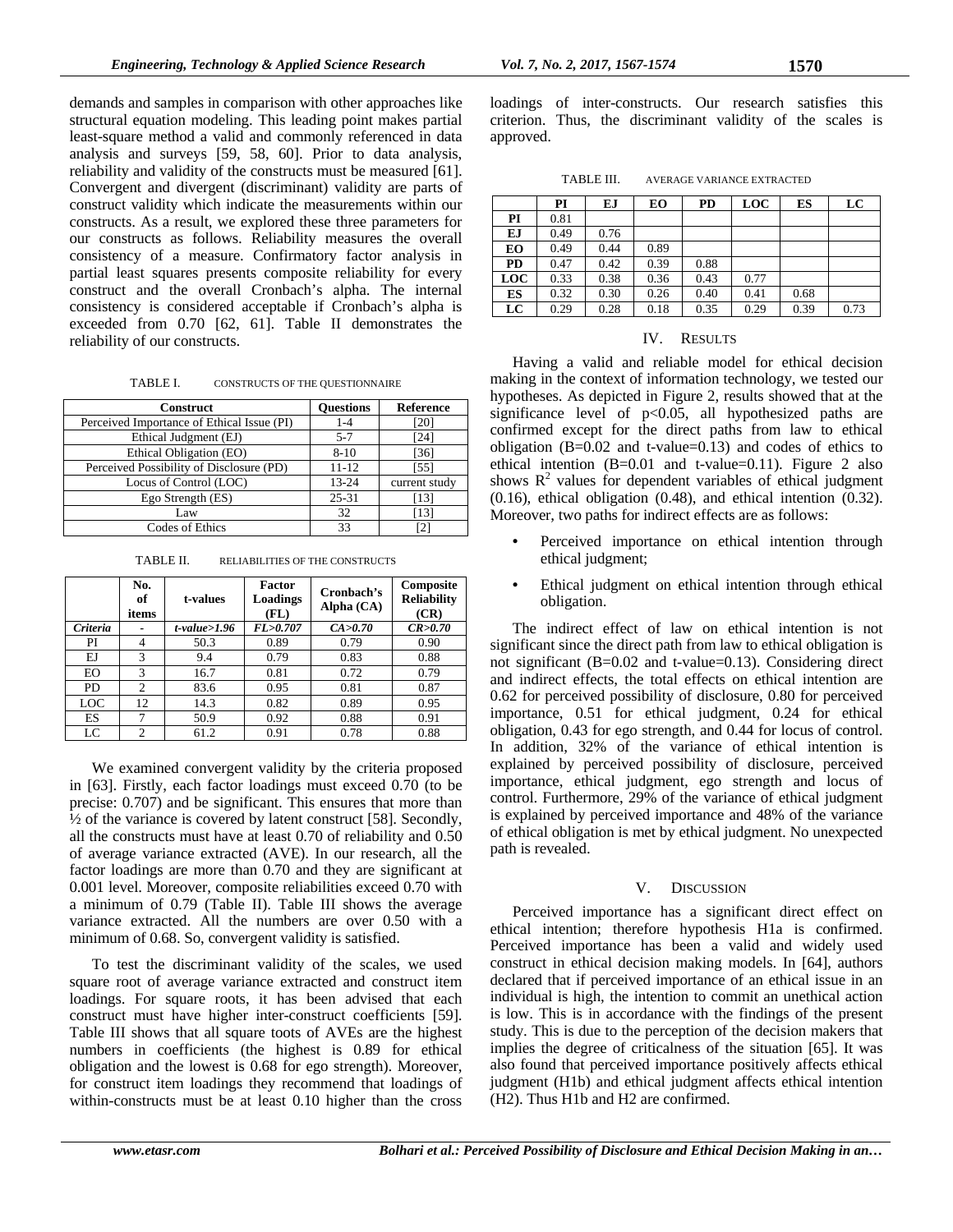Concerning the impact of ethical judgment on ethical intention, our finding supports previous endeavors [27, 28, 31]. This happens regardless of the context of decision making; either IT or non-IT. In [66], authors stated that when a person is higher in ethical judgment, he/she tends to commit a higher ethical decision. In [67], authors redefined ethical judgment as the way a person evaluates which actions fit which occasions. Since ethical judgment is commonly met by immediate and routine mental process [26], this reveals the logic behind the impact of ethical judgment on intention. An indirect effect of perceived importance on ethical intention through ethical judgment was observed. The same finding were reported in [64]. This is in accordance with [14, 65] that uncovered the role of perceived importance on ethical intention in an IT context. To interpret this relation, we may justify that if someone perceives a high-important issue, their ethical judgment strengthens and this lowers their intention level.

In the third hypothesis, we investigated the impact of ethical judgment on ethical obligation and found that ethical judgment is an indicator of ethical obligation. Although there are no evidences about this hypothesis in IT, a significant impact among U.S. business students has been reported in [65]. The impact of ethical obligation on ethical intention was tested in the fourth hypothesis and we observed a direct impact. Similarly, In [36], authors found a positive relation between ethical obligation and intention among computer college students. Earlier, this relation was put into test between 423 United States' students of computing classes with the same findings [15]. Likewise, in [23] authors presented similar results with IT-based scenarios.



In our research, we did not find any meaningful impact from law on ethical obligation and codes of ethics on ethical intention. So, H5 and H6 are not confirmed. There have been contradictory findings concerning law and codes of ethics. For instance, in [17] authors found that law (legal perception) has a positive impact on ethical obligation only in two of their five scenarios. They concluded that among automobile sales people, law is not an indicator of ethical obligation. On the other hand, in [68], authors showed that codes of ethics are a substantial

indicator in predicting ethical intention among Hong King's companies. In [2], it was argued that although individuals may be aware of laws in their society or organizational norms, but they prefer not to adhere to them. He then adds that this might be due to their understandings of law and codes of ethics as a behavior-limiting factor in ethical decision making [69]. Instead, law and codes of ethics must be an integral part of the behavior of every individual.

We may refer to three reasons why the impact of law on ethical obligation is not supported. First, the enactment of cyber-space laws in Iran goes back to 2000s. For instance, Computer Crimes Law (enacted in 2009), Electronic Commerce Law (enacted in 2004), and Supporting Software Developers' Rights Law or namely Copyright Law (enacted in 2000) are only a decade old and contain a number of problems that affect their applicability and efficiency [70]. Moreover, the majority of people in Iran, even IT professionals, are not familiar with laws [71]. Furthermore, designated punishments in the above mentioned laws are not preventive measures. Almost the same reasons may apply to codes of ethics. In [2], it was propsoed that law and codes of ethics may be proper mechanisms to prevent unethical actions through organizations. However, regarding our findings in IT ethics, this domain requires further investigations.

Considering hypotheses 7 and 8, like other researchers, we found that ego strength and locus of control each have direct impact on ethical intention. In [54], the same finding among managers in the United States was reported. It was affirmed that locus of control is an indicator of ethical decision making, but functions differently for people with internal or external locus of control. The one who looks at others and takes his/her decisions based on their actions, has more powerful external locus of control and the one who takes decisions individually, possesses more influential internal locus of control. A crosscountry research between U.S. and Taiwan business managers revealed that locus of control was an indicator of ethical intention, but it was more significant in Taiwan [71]. However, findings in another IT study between university students in Malaysia revealed that locus of control and ego strength do not affect intention [23]. In an IT context, in [14] it was found that ego strength has a direct effect on ethical intention, but they did not report the same for locus of control. This contradiction may be referred to different scenarios and samples. Further investigations may clarify the role of locus of control and ego strength.

In the ninth hypothesis, we noted a direct impact from perceived possibility of disclosure on ethical intention. Thus, H9 is confirmed. As we stated earlier, we developed perceived possibility of disclosure as a new construct in the decision making context. To further investigate the impact of perceived disclosure on ethical decision making, we conducted a simple survey based on six unethical scenarios originally derived from [6]. Each scenario is followed by a single question: "if you were 100% sure that nobody will understand that you have had committed this action, how likely would you do it?" Respondents were to choose from six answers: impossible (scored 0); very unlikely (scored 1); unlikely (scored 2); maybe (scored 3); likely (scored 4); and very likely (scored 5). They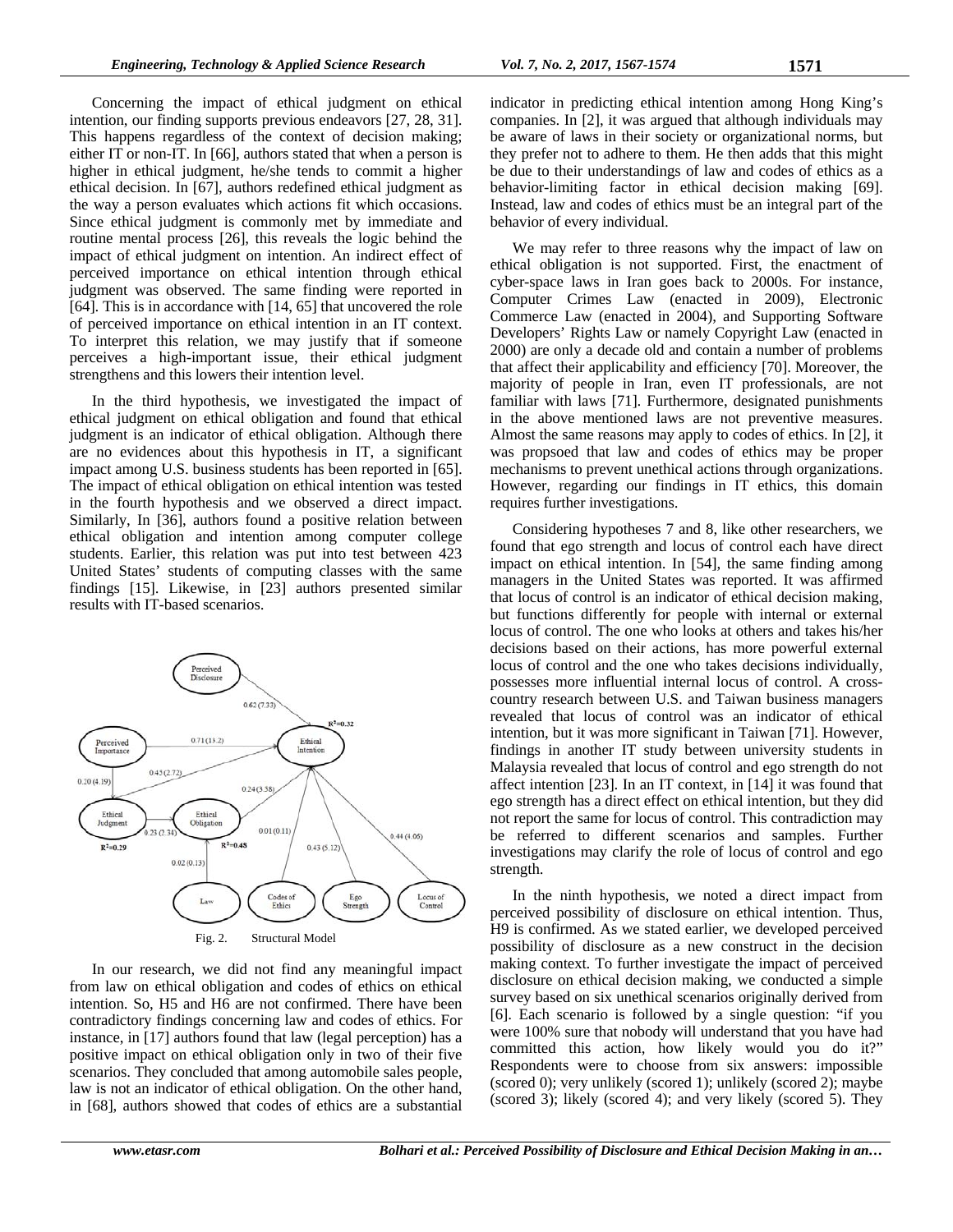were assured that their responses will be confidentially saved solely for research purposes. The results of analyzing 166 returned questionnaires revealed astounding facts (Table IV). Regardless of the scenarios, by average, more than 82 percent of the respondents claimed to "likely" or "very likely" would do the unethical action. It is notable that only 16 persons of the respondents (about 10%) reported "impossible" or "very unlikely" to the scenarios.

| <b>Scenario</b> | Ave. $(*)$   | STDEV. | No. of<br>responses<br>scored 4 or 5 | $%$ of<br>responses<br>scored 4 or 5 |
|-----------------|--------------|--------|--------------------------------------|--------------------------------------|
| No. 1           | 3.99 (79.76) | 1.34   | 124                                  | 77.01                                |
| No. 2           | 4.01(80.12)  | 1.29   | 117                                  | 72.67                                |
| No. 3           | 3.99 (79.76) | 1.23   | 120                                  | 74.53                                |
| No. 4           | 4.13(82.65)  | 1.16   | 130                                  | 80.74                                |
| No. 5           | 4.34 (86.75) | 1.03   | 142                                  | 88.19                                |
| No. $6$         | 4.23 (84.70) | 1.18   | 134                                  | 83.22                                |
| Total           | 4.12(82.31)  | 0.50   |                                      | 82.31                                |

TABLE IV. RESULTS OF ANALYZING SCENARIOS

\*Average varies from 0 to 5.

#### VI. CONCLUSIONS

In this study we tried to model how an ethical decision is made in an information technology context. Our findings approved previous endeavors that perceived importance of an issue, ethical judgment, ethical obligation, ego strength and locus of control affect one's ethical intention. Further, the possibility of disclosure surfaces as a significant factor. Moreover, it was found that law and codes of ethics do not affect ethical intention. This is in alignment and also contradiction with previous research studies. To mention this research's limitations, we might refer to the possible impact of religion on ethical intention. However, it has been proposed that this factor has a low impact on the IT field [73] and even the core logic behind this argument has been challenged [23]. The same argument can be supported for culture [74]. Finally gender and demographic factors have not been considered, and this should be a field for future studies.

#### **APPENDIX**

All the names (persons and companies) in the following scenarios are imaginary. Any similarity is unintentional.

#### Scenario 1: Target Marketing in Banks

Alfa Bank, as the biggest public bank of the country, owns a business intelligence system to validate customers and offer marketing plans for each accredited customer individually. Mason, an information technology expert who was involved in the development of the business intelligence system, has authorized access to its data warehouse. He has a friend, James, in one of the branches of the Alfa Bank. Mason extracts a list of customers who are recommended to be offered with ease-loan (a loan that is easily payable to a customer due to his/her credits) and gives it to James. He calls each customer and offers an ease-loan with a commission of 2 percents. Mason and James share the commission. After that, Mason permanently deletes the records of the customers from the data warehouse.

#### Scenario 2: Health Information System

The Ministry of Health Affairs employs a Health Information System (HIS) with a module named "fraud detection". This module helps find forged medical documents and expenses. All the public and private hospitals and institutes have controlled and authorized access to the information system. Dr. Brooks, a general practitioner employed in the Ministry of Health Affairs, has been engaged in the process of HIS development to clarify business

requirements. Accidentally, he has an admin access to HIS since the information system is published country-wide. Dr. Brooks, as a user of the system, frequently uses admin features to ease and facilitate working processes and to avoid bureaucracy.

#### Scenario 3: Insurance Database

Milton, a graduate student in software engineering, works for Marion Insurance Company. He has an authorized access to the database with more than 100 million records. As a part of his job, Milton extracts rules (rule extraction) by data mining techniques and reports to his supervisor. For instance, he finds that those customers who are younger than 24, are single and have a record of more than one accident, are classified as high risk customers. Milton decides to document the data mining process and hand-in a collection of the rules to his data mining course in university.

#### Scenario 4: Widget Development

Felix is a software developer and works in a company that sells and supports software packages. The company has numerous projects. Felix is a member of a team that works on developing a Financial Management System (FMS). He has developed a reporting widget which delivers customized and drill-down features. Since Felix has developed the widget by himself, he also uses its source code in a software package that he is developing for himself at weekends at home.

#### Scenario 5: Stockbroker

Dalton Stockbroker Corporation has a Decision Support System (DSS) which analyzes stock exchange transactions and generates short-term buy-orsell quotes using a neural network engine. This company offers a monthly membership plan for 25 USD and presents at least 15 quotes. Sheridan, an IT specialist in the company, has an authorized access to DSS and she is responsible for database maintenance. She extracts quotes daily and sends a few of them to her husband to buy or sell stocks and earn profits.

#### Scenario 6: Witnessing Data Breach

Sarah has recently graduated from a famous national university and holds a Bachelor of Science in computer engineering. She really needs money and has found a job in an IT company which is responsible for developing a business intelligence system for the biggest private bank in the country. On the first day of the work, she signs a document stating company's codes of ethics and declares to obey it. After two weeks, Sarah accidentally finds that a few of her coworkers sell customers' data to a marketing company and finds it in contradiction to the codes of ethics. Since Sarah really needs this job, she decides not to report this.

#### **REFERENCES**

- [1] D. C. Menzel, Ethics Management for Public Administrators: Building Organizations of Integrity, 2nd ed. Abingdon: Routledge, 2012
- [2] S. L. Christensen, "The Role of Law in Models of Ethical Behavior", Journal of Business Ethics, Vol. 77, No. 1, pp. 451–461, 2008
- [3] L. K. Treviño, G. R. Weaver, S. J. Reynolds, "Behavioral Ethics in Organizations: A Review", Journal of Management, Vol. 32, No. 6, pp. 951-990, 2006
- [4] V. J. Calluzzo, C. J Cante, "Ethics in Information Technology and Software Use", Journal of Business Ethics, Vol. 51, pp. 301–312, 2004
- [5] L. T. Hosmer, The Ethics of Management, 7th ed. NY: McGraw-Hill Education, 2010
- [6] E. Turban, R. Sharda, D. Delen, D. King, Business Intelligence: a Managerial Approach.: Prentice Hall, 2010R. A. Schultz, Contemporary issues in ethics and information technology. United States: IRM Press, Yurchak Printing Inc., 2006
- [7] T. W. Loe, L. Ferrell, P. Mansfield, "A Review of Empirical Studies Assessing Ethical Decision Making in Business", Vol. 25, No. 3, pp. 85– 204, 2000
- [8] K. D. Loch, S. Conger, "Evaluating ethical decision making and computer use", Communications of the ACM, Vol. 39, No. 7, pp. 74-83, 1996
- [9] C. Beghtol, "Ethical decision-making for knowledge representation and organization systems for global use", Journal of the American Society for Information Science and Technology, Vol. 56, No. 9, pp. 903–912, 2005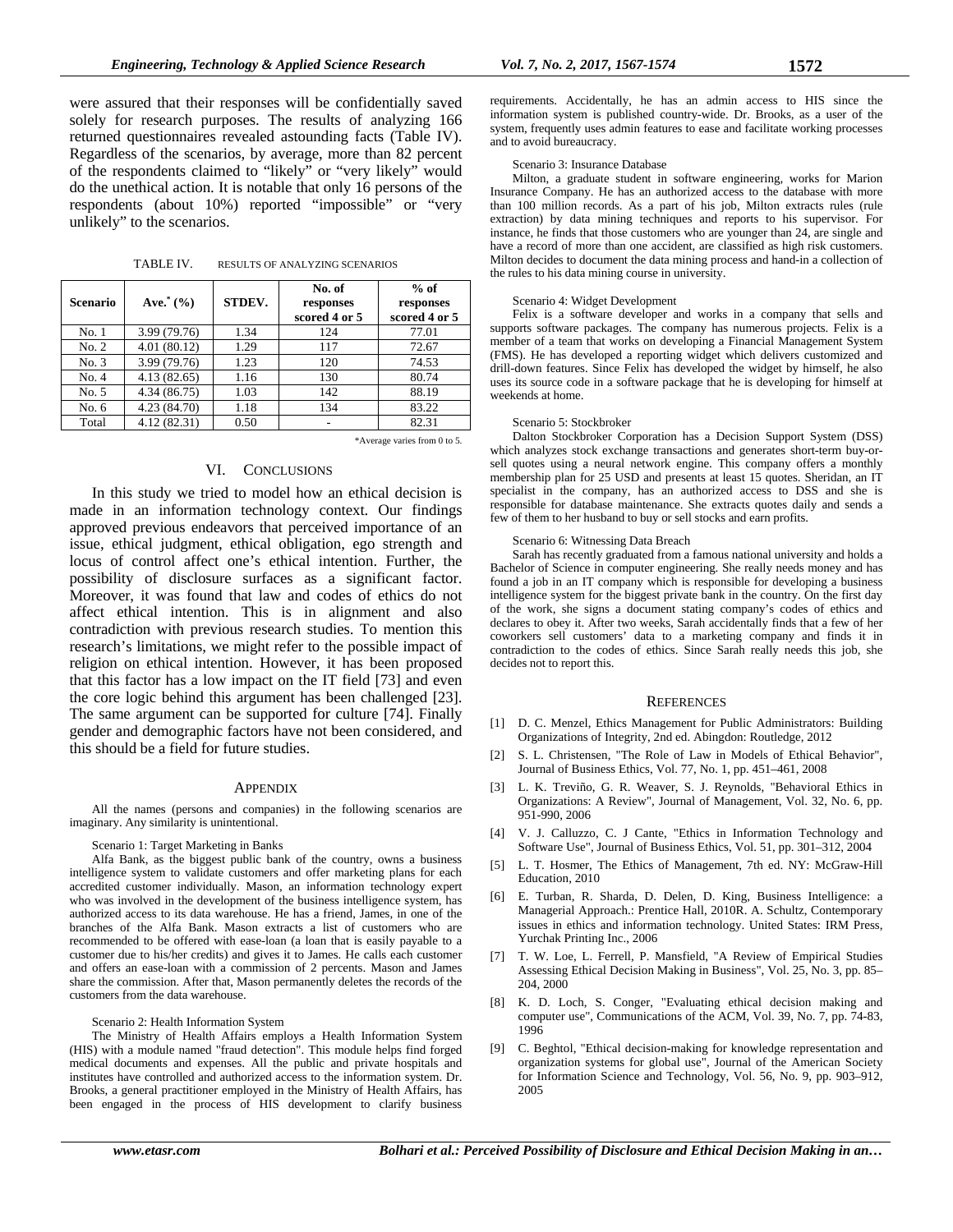- [10] J. M. McMahon, R. Cohen, "Lost in cyberspace: ethical decision making in the online environment", Ethics and Information Technology, Vol. 11, No. 1, pp. 1–17, 2009
- [11] E. Erturk, "The Impact of Intellectual Property Policies on Ethical Attitudes toward Internet Piracy", Journal of Knowledge Management, Vol. 12, No. 1, pp. 101-109, 2013
- [12] D. Banerjee, T. P. Cronan, T. W. Jones, "Modeling IT Ethics: A Study in Situational Ethics", MIS Quarterly, Vol. 22, No. 1, pp. 31-60, 1998
- [13] L. N. K Leonard, T. P. Cronan, "Illegal, Inappropriate, And Unethical Behavior In An Information Technology Context: A Study To Explain Influences", Journal of the Association for Information Systems, Vol. 1, No. 1, pp. 1-31, 2001
- [14] L. N. K. Leonard, T. P. Cronan, J. Kreie, "What influences IT ethical behavior intentions—planned behavior, reasoned action, perceived importance, or individual characteristics?", Information & Management, Vol. 42, pp. 143–158, 2004
- [15] C. A. Dorantes, B. Hewitt, T. Goles, "Ethical Decision-Making in an IT Context: The Roles of Personal Moral Philosophies and Moral Intensity", in The 39th Hawaii International Conference on System Sciences, Hawaii, 2006, pp. 1-10
- [16] E. D. Honeycutt Jr, M. Glassman, M. T. Zugelder, K. Karande, "Determinants of Ethical Behavior: A Study of Autosalespeople", Journal of Business Ethics, Vol. 32, No. 1, pp. 69-79, 2001
- [17] T. M. Jones, "Ethical Decision Making by Individuals in Organizations: An Issue-Contingent Model", The Academy of Management Review, Vol. 16, No. 2, pp. 366-395, 1991
- [18] O. C. Ferrell, L. G. Gresham, "A Contingency Framework for Understanding Ethical Decision Making in Marketing", Journal of Marketing, Vol. 49, No. 3, pp. 87-96, 1985
- [19] D. P. Robin, R. E. Reidenbach, P. J. Forrest, "The perceived importance of an ethical issue as an influence on the ethical decision-making of ad managers", Journal of Business Research, Vol. 35, No. 1, pp. 17–28, 1996
- [20] J. G. P. Paolillo, S. J. Vitell, "An empirical investigation of the influence of selected personal, organizational and moral intensity factors on ethical decision making", Journal of Business Ethics, Vol. 35, No. 1, p. 65, 2002
- [21] S. A. Morris, R. A. McDonald, "The Role of Moral Intensity in Moral Judgments: An Empirical Investigation", Journal of Business Ethics, Vol. 14, No. 9, pp. 715-726, 1995
- [22] H. Jafarkarimi, R. Saadatdoost, A. T. H. Sim, J. M. Hee, "Behavioral intention in social networking sites ethical dilemmas: An extended model based on Theory of Planned Behavior", Computers in Human Behavior, Vol. 62, No. 1, pp. 545-561, 2016
- [23] R. Bregman, D. X. Peng, W. Chin, "The effect of controversial global sourcing practices on the ethical judgments and intentions of U.S. consumers", Journal of Operations Management, Vol. 36, No. 1, pp. 229–243, 2015
- [24] J. R. Rest, Moral Development: Advances in Research and Theory. New York: Praeger, 1987
- [25] J. Haidt, "The emotional dog and its rational tail: a social intuitionist approach to moral judgment", Psychological Review, Vol. 108, No. 4, pp. 814-834, 2001
- [26] J. M. Logsdon, J. K. Thompson, R. A. Reid, "Software piracy: Is it related to level of moral judgment?", Journal of Business Ethics, Vol. 13, No. 11, p. 849, 1994
- [27] T. Bass, K. Barnett, G. Brown, "Religiosity, Ethical Ideology, and Intentions to Report a Peer's Wrongdoing", Journal of Business Ethics, Vol. 15, No. 11, pp. 1161-1174, 1996
- [28] T. Barnetta, S. Valentine, "Issue contingencies and marketers' recognition of ethical issues, ethical judgments and behavioral intentions", Journal of Business Research, Vol. 57, pp. 338 – 346, 2004
- [29] A. Singhapakdi, S. J. Vitell, G. R. Franke, "Antecedents, Consequences, Mediating Effects of Perceived Moral Intensity and Personal Moral Philosophies", Journal of the Academy of Marketing Science, Vol. 27, No. 1, pp. 19-36, 1999
- [30] R. Haines, L. N. K. Leonard, "Situational influences on ethical decisionmaking in an IT context", Information & Management, Vol. 44, No. 3, pp. 313–320, 2007
- [31] W. E. Shafer, R. E. Morris, A. A. Ketchand, "Effects of personal values on auditors' ethical decisions", Accounting, Auditing & Accountability Journal, Vol. 14, No. 3, pp. 254 - 277, 2001
- [32] T. Barnett, "Dimensions of Moral Intensity and Ethical Decision Making: An Empirical Study", Journal of Applied Social Psychology, Vol. 31, No. 5, pp. 1038–1057, 2001
- [33] R. J. Budd, C. P. Spencer, "Exploring the role of personal normative beliefs in the theory of reasoned action: The problem of discriminating between alternative path models", European Journal of Social Psychology, Vol. 15, No. 3, pp. 299-313, 1985
- [34] Shalom H Schwartz and Richard C Tessler, "A test of a model for reducing measured attitude-behavior discrepancies", Journal of Personality and Social Psychology, Vol. 24, No. 2, pp. 225-236, 1972
- [35] R. Haines, L. N. K. Leonard, "Individual characteristics and ethical decision‐making in an IT context", Industrial Management & Data Systems, Vol. 107, No. 1, pp. 5-20, 2007
- [36] F. A. Fagothey, Right and Reason, 2nd ed. Rockford, IL: Tan Books and Publishers, 1959
- [37] T. L. Beauchamp and N. E. Bowie, Ethical theory and business. N.J Englewood Cliffs: Prentice Hall, 1993
- [38] T. Dunfee, "On the Synergistic, Interdependent Relationship of Business Ethics and Law", American Business Law Journal, Vol. 34, No. 2, pp. 317–328, 1996
- [39] S. Harrington, "The Effects of Codes of Ethics and Personal Denials of Responsibility on Computer Abuse Judgments and Intentions", MIS Quarterly, Vol. 20, No. 3, pp. 257-278, 1996
- [40] S. D. Hunt, S. Vitell, "The General Theory of Marketing Ethics: A Retrospective and Revision", in Ethics in Marketing. Homewood: Richard D Irwin, 1993, pp. 775-784
- [41] M. S. Hagger, C. Wood, C. Stiff, N. L. D. Chatzisarantis, "Ego depletion and the strength model of self-control: a meta-analysis", Psychological Bulletin, Vol. 136, No. 4, pp. 495–525, 2010
- [42] B. Moore, B. Fine, Psychoanalytic Terms and Concepts. New Haven, CT: Yale University Press, 1990
- [43] P. D. Kramer, "American Psychiatric Press Review of Psychiatry", American Journal of Psychiatry, Vol. 153, No. 10, pp. 1358-1358, 1996
- [44] N. Ozcaglar-Toulouse, Edward Shiu, and Deirdre Shaw, "In search of fair trade: ethical consumer decision making in France", International Journal of Consumer Studies, Vol. 30, No. 5, pp. 502–514, 2006
- [45] N. Michaelidou, L. M. Hassan, "The role of health consciousness, food safety concern and ethical identity on attitudes and intentions towards organic food", International Journal of Consumer Studies, Vol. 32, No. 2, pp. 163–170, 2008
- [46] D. Shaw, E. Shiu, "An assessment of ethical obligation and self-identity in ethical consumer decision-making: a structural equation modelling approach", International Journal of Consumer Studies, Vol. 26, No. 4, pp. 286–293, 2002
- [47] L. Klebe Trevino, "Ethical decision making in organizations: a personsituation interactionist", Vol. 11, No. 3, pp. 601-617, 1986
- [48] J. B. Rotter, "Generalized expectancies for internal versus external control of reinforcement", Psychological Monographs: General and Applied, Vol. 80, No. 1, pp. 1-28, 1966
- [49] J. Cherry, J. Fraedrich, "An Empirical Investigation of Locus of Control and the Structure of Moral Reasoning: Examining the Ethical Decision-Making Processes of Sales Managers", The Journal of Personal Selling and Sales Management, Vol. 20, No. 3, pp. 173-188, 2000
- [50] M. C. Reiss, K. Mitra, "The Effects of Individual Difference Factors on the Acceptability of Ethical and Unethical Workplace Behaviors", Journal of Business Ethics, Vol. 17, No. 14, pp. 1581-1593, 1998
- [51] W. H. Hegarty, H. P. Sims, "Some determinants of unethical decision behavior: An experiment", Journal of Applied Psychology, Vol. 63, No. 4, pp. 451-457, 1978
- [52] W. H. Hegarty, H. P. Sims, "Organizational philosophy, policies, and objectives related to unethical decision behavior: A laboratory